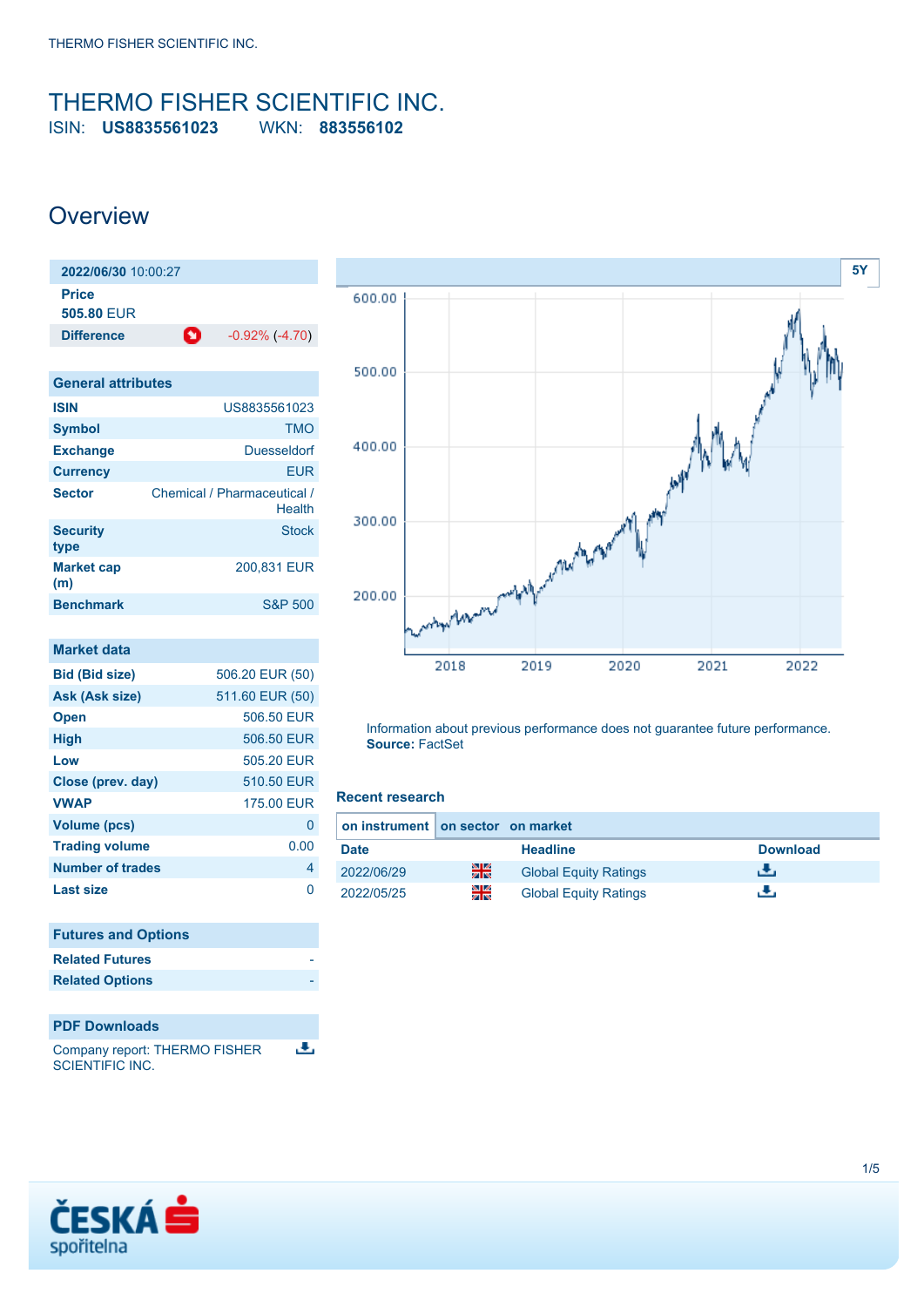# **Details**

**2022/06/30** 10:00:27 **Price 505.80** EUR

**Difference C** -0.92% (-4.70)

| <b>General attributes</b> |                                       |  |  |  |  |
|---------------------------|---------------------------------------|--|--|--|--|
| <b>ISIN</b>               | US8835561023                          |  |  |  |  |
| <b>Symbol</b>             | <b>TMO</b>                            |  |  |  |  |
| <b>Exchange</b>           | Duesseldorf                           |  |  |  |  |
| <b>Currency</b>           | FUR                                   |  |  |  |  |
| <b>Sector</b>             | Chemical / Pharmaceutical /<br>Health |  |  |  |  |
| <b>Security</b><br>type   | Stock                                 |  |  |  |  |
| <b>Market cap</b><br>(m)  | 200,831 EUR                           |  |  |  |  |
| <b>Benchmark</b>          | <b>S&amp;P 500</b>                    |  |  |  |  |

| Market data           |                 |
|-----------------------|-----------------|
| <b>Bid (Bid size)</b> | 506.20 EUR (50) |
| Ask (Ask size)        | 511.60 EUR (50) |
| <b>Open</b>           | 506.50 FUR      |
| <b>High</b>           | 506.50 EUR      |
| Low                   | 505.20 EUR      |
| Close (prev. day)     | 510.50 EUR      |
| <b>VWAP</b>           | 175.00 EUR      |
| <b>Volume (pcs)</b>   | 0               |
| <b>Trading volume</b> | 0.00            |
| Number of trades      | 4               |
| Last size             |                 |

|  | <b>Performance and Risk</b> |  |  |
|--|-----------------------------|--|--|
|--|-----------------------------|--|--|

|                   | 6 <sub>m</sub> | 1Y       | 3Υ                            |
|-------------------|----------------|----------|-------------------------------|
| <b>Perf</b> (%)   |                |          | $-12.22\% +19.70\% +100.94\%$ |
| Perf (abs.)       | $-71.10$       | $+84.00$ | $+256.45$                     |
| <b>Beta</b>       | 0.94           | 0.83     | 0.77                          |
| <b>Volatility</b> | 31.32          | 26.89    | 29.60                         |



Information about previous performance does not guarantee future performance. **Source:** FactSet

| <b>Price data</b>                           |                         |
|---------------------------------------------|-------------------------|
| Ø price 5 days   Ø volume 5 days (pcs.)     | 511.12 EUR (0)          |
| Ø price 30 days   Ø volume 30 days (pcs.)   | 508.18 EUR (1)          |
| Ø price 100 days   Ø volume 100 days (pcs.) | 509.92 EUR (3)          |
| Ø price 250 days   Ø volume 250 days (pcs.) | 510.13 EUR (4)          |
| <b>YTD High   date</b>                      | 593.40 EUR (2022/01/03) |
| <b>YTD Low   date</b>                       | 448.20 EUR (2022/02/22) |
| 52 Weeks High   date                        | 593.40 EUR (2022/01/03) |
| 52 Weeks Low   date                         | 423.40 EUR (2021/06/30) |

| All listings for THERMO FISHER SCIENTIFIC INC. |  |  |  |
|------------------------------------------------|--|--|--|
|------------------------------------------------|--|--|--|

| Exchange $\Box$                 | <b>Date</b>    | <b>Time Price</b> |                         | <b>Trading volume</b><br>(mio.) | <b>Number of</b><br>trades |
|---------------------------------|----------------|-------------------|-------------------------|---------------------------------|----------------------------|
| <b>Xetra</b>                    | 2022/06/<br>29 |                   | 17:35 511.10 EUR 0.02   |                                 | 8                          |
| <b>Vienna Stock</b><br>Exchange | 2022/06/<br>30 |                   | 09:05 508.50 EUR 0.00   |                                 | 1                          |
| Tradegate                       | 2022/06/<br>30 |                   | 09:24 504.70 EUR 0.00   |                                 | 3                          |
| <b>Stuttgart</b>                | 2022/06/<br>30 |                   | 08:00 507.30 EUR 0.00   |                                 | 1                          |
| <b>NYSE</b>                     | 2022/06/       |                   | 22:00 535.92 USD 460.26 |                                 | 26,480                     |

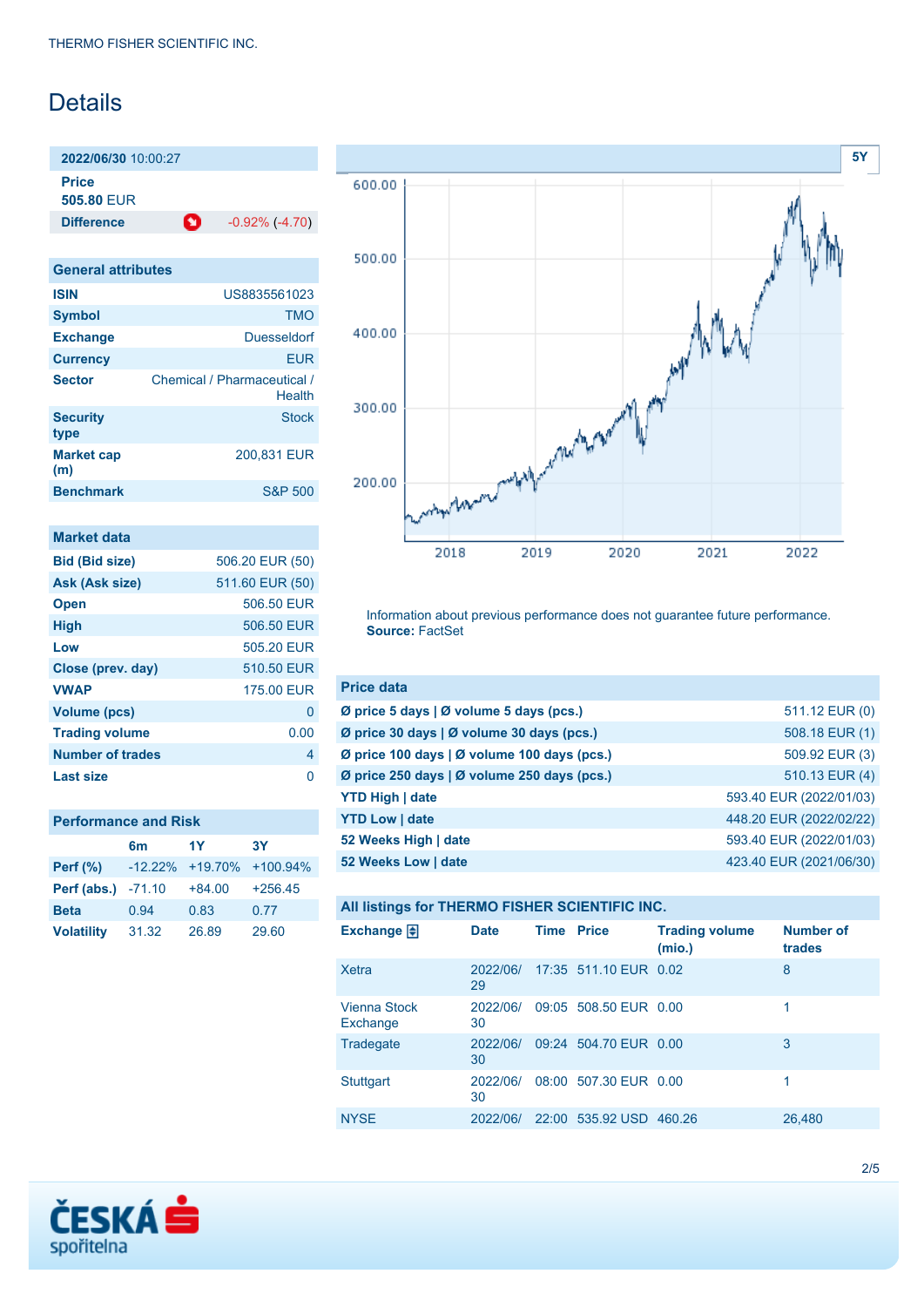|                                 | 29             |                       |   |
|---------------------------------|----------------|-----------------------|---|
| Munich                          | 2022/06/<br>30 | 09:32 506.10 EUR 0.00 | 2 |
| <b>London Stock</b><br>Exchange | 2022/06/<br>29 | 15:30 536.02 USD 0.01 | 3 |
| Frankfurt                       | 2022/06/<br>30 | 08:24 507.10 EUR 0.02 | 2 |
| <b>Duesseldorf</b>              | 2022/06/<br>30 | 10:00 505.80 EUR 0.00 | 4 |
| <b>Berlin</b>                   | 2022/06/<br>30 | 08:03 512.00 EUR 0.00 |   |

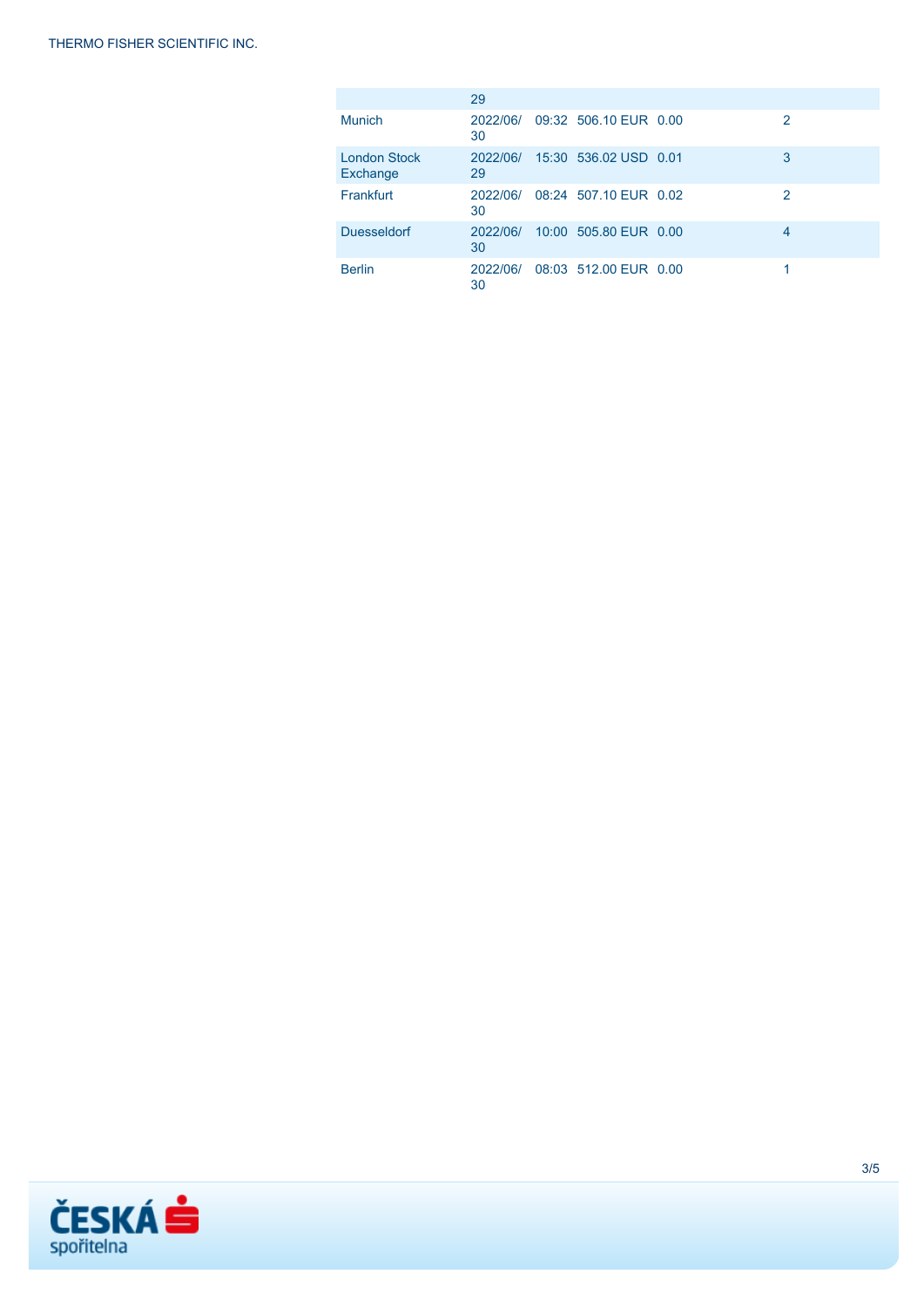# Company profile

#### **Company Logo**

## **ThermoFisher SCIENTIFIC**

### **Contact Details**

THERMO FISHER SCIENTIFIC INC.

- -

168 Third Avenue - 02451 Waltham

Telefon: 1-781-622-1000

Fax: 1-781-622-1207

[E-mail: -](mailto:-)

#### **PDF Downloads**

Company report: THERMO FISHER SCIENTIFIC INC.

J.

**Company Profile**

Thermo Fisher Scientific, Inc. engages in the provision of analytical instruments, equipment, reagents and consumables, software, and services for research, analysis, discovery, and diagnostics. It operates through the following segments: Life Sciences Solutions, Analytical Instruments, Specialty Diagnostics, and Laboratory Products and Services. The Life Sciences Solutions segment is composed of a portfolio of reagents, instruments, and consumables used in biological and medical research, discovery and production of new drugs and vaccines, as well as diagnosis of infection and disease. The Analytical Instruments segment offers instruments, consumables, software, and services that are used for a range of applications in the laboratory, on the production line, and in the field. The Specialty Diagnostics segment provides diagnostic test kits, reagents, culture media, instruments, and associated products used to increase the speed and accuracy of diagnoses. The Laboratory Products and Services segment is involved in providing everything needed for the laboratory, including a combination of self-manufactured and sourced products for customers in research, academic, government, industrial, and healthcare settings. The company was founded on October 11, 1960 and is headquartered in Waltham, MA.

| <b>Members of Management Board</b> |                                             |
|------------------------------------|---------------------------------------------|
| C. Harris                          | Member of Board of<br><b>Directors</b>      |
| <b>Debora Spar</b>                 | Member of Board of<br><b>Directors</b>      |
| <b>Tyler Jacks</b>                 | Member of Board of<br><b>Directors</b>      |
| <b>Dion Weisler</b>                | Member of Board of<br><b>Directors</b>      |
| <b>James Mullen</b>                | Member of Board of<br><b>Directors</b>      |
| <b>Jim Manzi</b>                   | Member of Board of<br><b>Directors</b>      |
| <b>Lars Rebien</b><br>Sørensen     | Member of Board of<br><b>Directors</b>      |
| <b>Nelson Chai</b>                 | Member of Board of<br><b>Directors</b>      |
| R Keith                            | Member of Board of<br><b>Directors</b>      |
| <b>Ruby Chandy</b>                 | Member of Board of<br><b>Directors</b>      |
| <b>Scott Sperling</b>              | Member of Board of<br><b>Directors</b>      |
| <b>Marc Casper</b>                 | <b>Chairman of Managing</b><br><b>Board</b> |
| <b>Alan Sachs</b>                  | <b>Member of Executive</b><br>Committee     |
| David Johnston                     | <b>Member of Executive</b><br>Committee     |
| <b>Garret Hampton</b>              | <b>Member of Executive</b><br>Committee     |
| <b>Karen Nelson</b>                | <b>Member of Executive</b><br>Committee     |
| Aditya Joshi                       | <b>Member of Executive</b><br>Committee     |